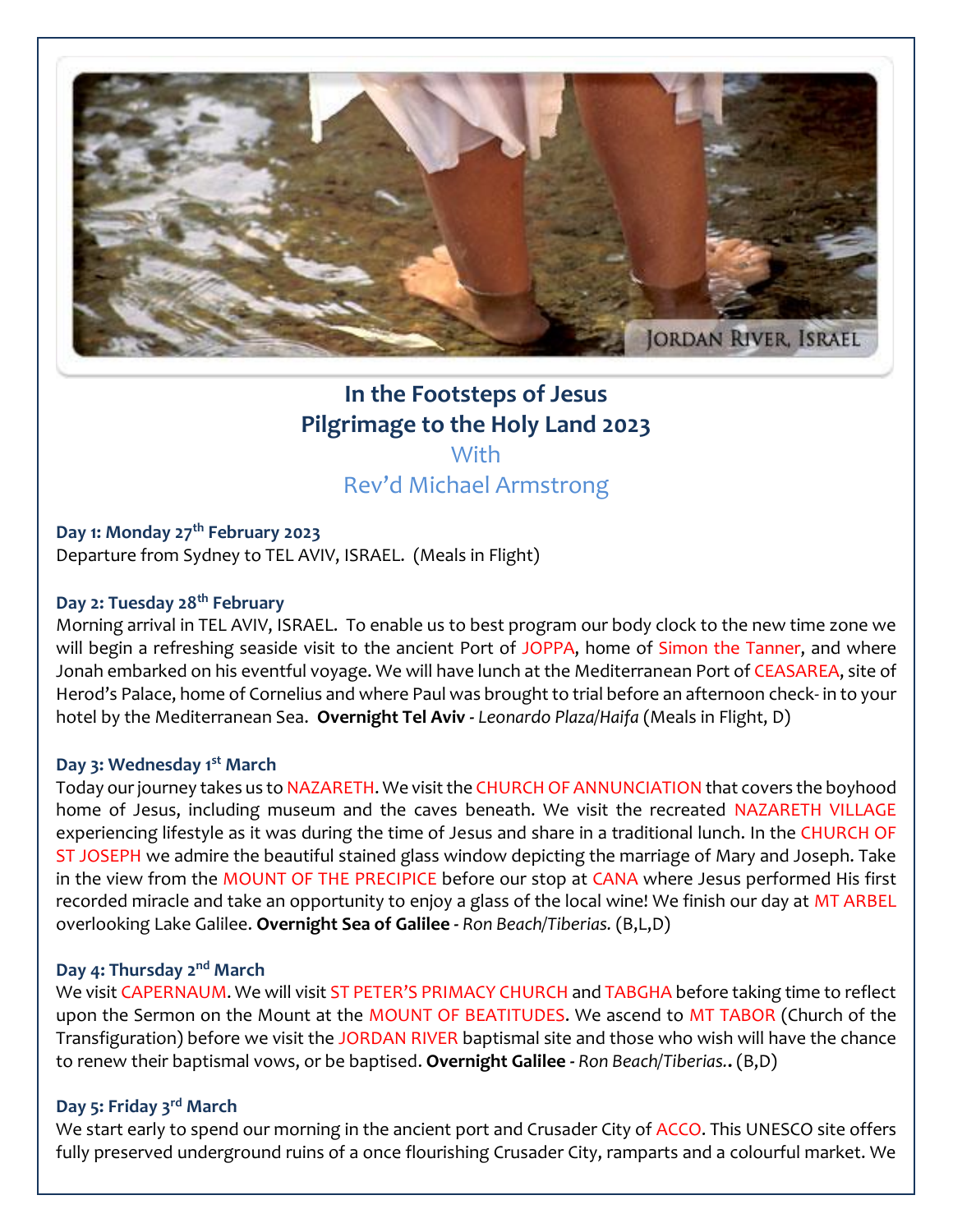depart after lunch back to HAIFA to enjoy the early morning views over the beautiful cascading gardens overlooking the bay before ascending MOUNT CARMEL**,** where Elijah called down fire from Heaven to defeat the prophets of Baal. Our last stop for the day is TEL MEGIDDO with its 26 layers of civilisation revealing thousands of years of settlement due to the strategic location. **Overnight Galilee -** *Ron Beach/Tiberias.*. (B,D)

# **Day 6: Saturday 4th March**

We visit the JESUS BOAT, found by Lake Galilee, before taking a ride on a historical fishing boat across the lake and celebrating Holy Communion on the boat. We visit MAGDALA, a newly excavated site and thought to be the home of Mary Magdalene. We will share a St Peter's Fish lunch together. **Overnight Galilee -** *Ron Beach/Tiberias.* (B,L,D)

# **Day 7: Sunday 5th March**

After breakfast, we travel to the GOLAN HEIGHTS via TEL DAN and BANIAS, visiting CAESAREA PHILIPPI, where Peter confessed his faith in Jesus. From MOUNT BENTAL there is a spectacular view into Syria (do not fear – we are a long way from any hostile action). Attend a screening, at KIBBUTZ EL ROM, of the Oz 77 film about the Yom Kippur War. Visit an Israeli army base on the GOLAN. **Overnight Galilee -** *Ron Beach/Tiberias***.**  (B,D)

### **Day 8: Monday 6th March**

Travelling south through the Jordan Valley, we begin our day with a tour of BEIT SHEAN. We then travel on to JERICHO, where we will travel by cable car up to the Monastery which commemorates Jesus TEMPTATION IN THE WILDERNESS. We will also visit the SYCAMORE TREE. We visit AL-MAGHTAS BAPTISMAL SITE on the Jordan before we continue south to the lowest point on earth to our resort hotel by the Dead Sea. In the evening we can enjoy a 'float' in the medicinal mineral rich waters. **Overnight Dead Sea** *- Hod Hamidbar/Ein Bokek.* (B,D)

#### **Day 9: Tuesday 7th March**

We break Pilgrimage and relax at our hotel by the Dead Sea. **Overnight Dead Sea** *- Hod Hamidbar/Ein Bokek* (B,D – lunch can be purchased at hotel, or at nearby restaurants/café's, including Maccas). This is a wonderful hotel, and worth indulging in the day spa, a massage, or floating by the sea, or the indoor pool.

# **Day 10: Wednesday 8th March**

This morning we ascend by cable car to the fortress of MASADA for magnificent views of the DEAD SEA and across to Jordan. From the Dead Sea we travel to David's place of refuge from Saul, EIN GEDI. Take your swimmers to have a paddle in the waters before we travel to QUMRAN, where the Dead Sea scrolls were discovered. Climbing up through the 'Mountains of Israel' we stop briefly at the INN OF THE GOOD SAMARITAN before we enter the City of the Great King. **Overnight Jerusalem -** *Grand Court/Jerusalem***. (**B,D)

### **Day 11: Thursday 9th March**

We begin our day with a pilgrimage to BETHLEHEM. We take some time in visiting MANGER SQUARE and the CHURCH OF THE NATIVITY. We visit the SHEPHERD'S FIELDS, en route passing by Rachael's Tomb. In the afternoon we will visit the CARDO, the heart of Jerusalem, the UPPER ROOM and the TOMB OF DAVID. That night we will enjoy the wonderful light show at the Tower of David. **Overnight Jerusalem -** *Grand Court/Jerusalem***.** (B,D)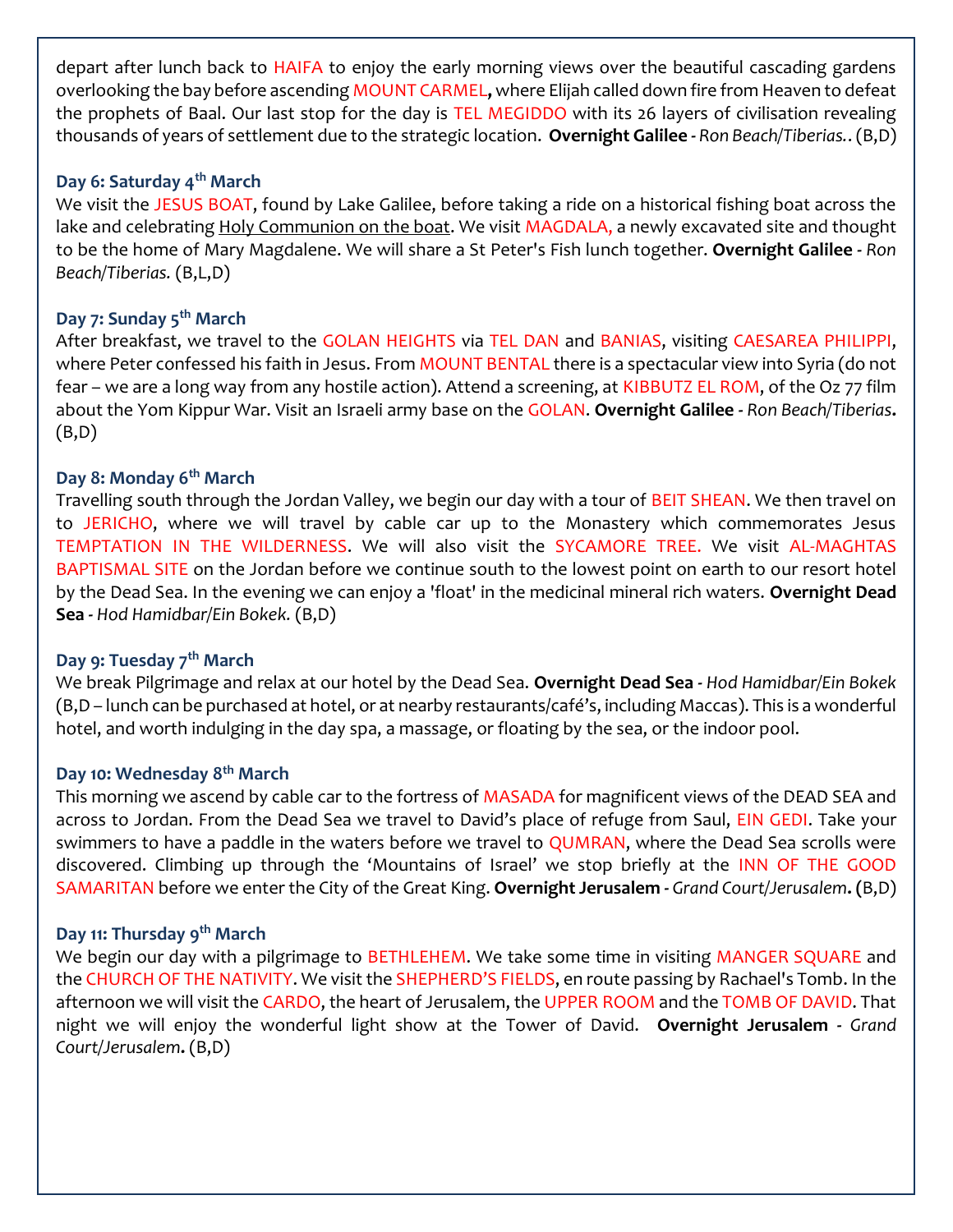#### **Day 12: Friday 10th March**

We begin our morning at the MT OF OLIVES and walk down the road to DOMINUS FLAVIS CHURCH and then to the GARDEN OF GETHSEMANE and CHURCH OF ALL NATIONS. Entering into the OLD CITY through ST STEPHEN'S GATE we visit the POOL OF BETHESDA, and continue to the ECCE HOMO CONVENT to view the LLITHOSTRATOS, the Pavement and to visit the PRAETORIUM, the site of the public trial and condemnation of Jesus. Passing along the VIA DOLOROSA we arrive at the HOLY SEPULCHRE CHURCH. We will climb the Tower of the Lutheran Church for a spectacular view of the city, before returning to our hotel to prepare for a 'Shabbat of a Lifetime'. **Overnight Jerusalem -** *Grand Court/Jerusalem***.** (B,D)

# **Day 13: Saturday 11th March**

Shabbat – we take a day off, and are free to wander the city at our leisure. After dinner Rev'd Michael will lead a walking group into the Old City to visit the Holy Sepulchre Church and enjoy evening prayer sung by the various Christian traditions, and we will witness the locking of the doors. **Overnight Jerusalem -** *Grand Court/Jerusalem* (B,D)

# **Day 14: Sunday 12th March**

After celebrating Holy Communion at St George's Anglican Cathedral, we visit the ISRAEL MUSEUM with its first century model of Jerusalem, and take in some of the many amazing artefacts throughout the morning. We will enjoy lunch in the Mamilla Mall in Contemporary Jerusalem and have a time to shop, before visiting the YAD VASHEM HOLOCAUST MEMORIAL in the afternoon. **Overnight Jerusalem -** *Grand Court/Jerusalem* (B,D)

### **Day 15: Monday 13th March**

We head to the CITY OF DAVID and prepare to walk through HEZEKIAH'S TUNNEL to the POOL OF SILOAM and then back up to the WESTERN WALL TUNNELS via the PILGRIMS PATHWAY (a new excavation). After we have some lunch (and dry out a little) we will then visit the WESTERN WALL, and later we ascend the TEMPLE MOUNT to the DOME OF THE ROCK (security permitting) the site where Abraham offered up Isaac. We visit the HULDA STEPS in the Davidson Museum believed to be the very steps taken by Jesus up to the Temple Mount. **Overnight Jerusalem -** *Grand Court/Jerusalem* (B,D)

#### **Day 16: Tuesday 14th March**

We visit the Church of ST PETER IN GALLICANTU, believed to be the home of Caiaphas and where Peter denied Christ and Jesus was tried before the Sanhedrin. We visit the GARDEN TOMB, where we will take time to pray with the empty tomb in the background and celebrate Holy Communion together. The serenity of this place makes it a spiritual oasis within this bustling city. We end our day with a CELEBRATORY DINNER in a nearby restaurant which specialises in traditional Israeli and Arab foods. **Overnight Jerusalem -** *Grand Court/Jerusalem* (B,D)

#### **Day 17: Wednesday 15th March**

We celebrate Holy Communion together at St George's Cathedral in the morning before a free day for last minute shopping in the city. We depart in the afternoon to Tel Aviv International Airport to return home (or some may choose to stay on, or go and visit other parts of the world). (B, D on flight)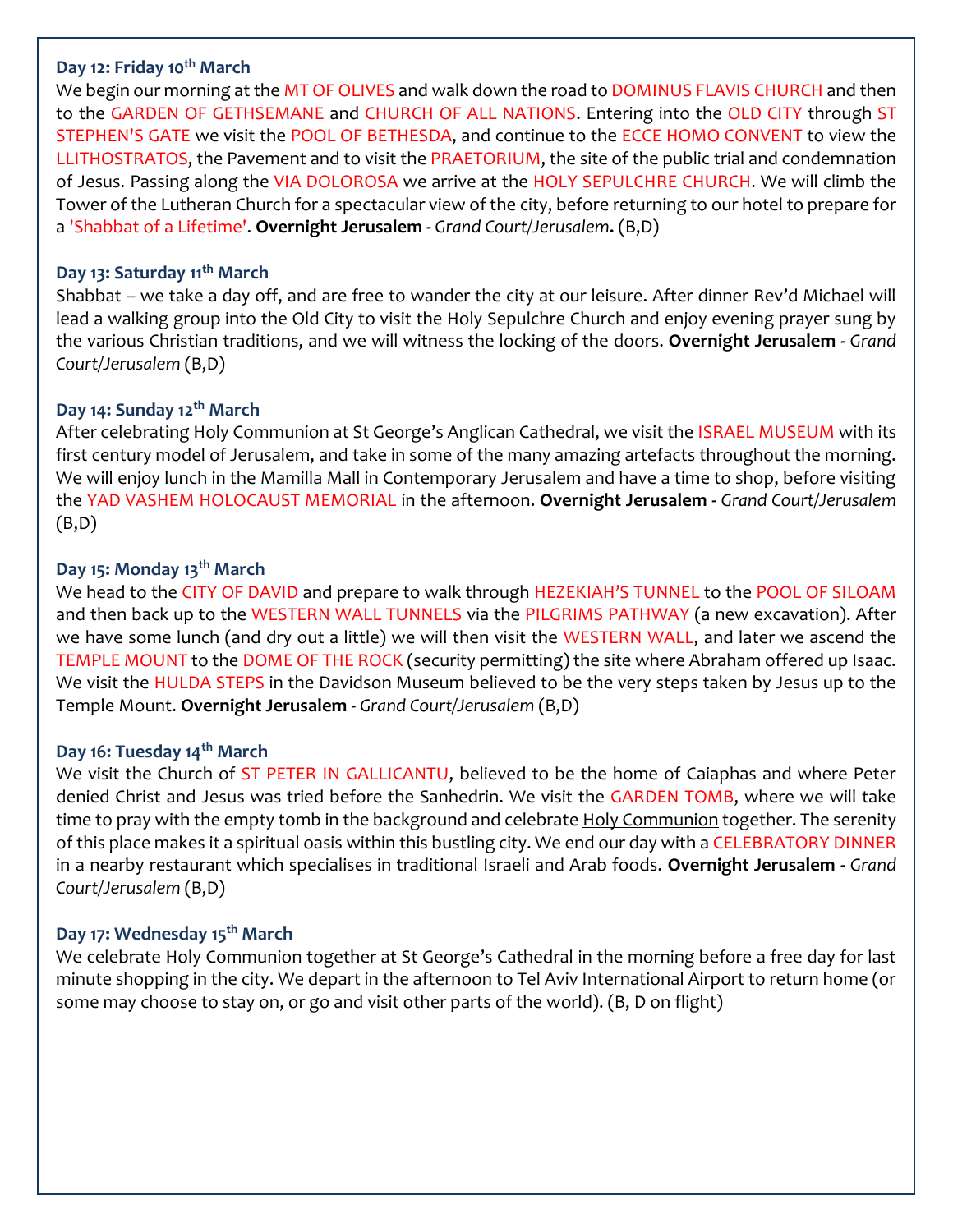# **Practical Information**

**Who?**



Shalom! My name is Rev'd Michael Armstrong. I am married to Angela and have three children. My eldest, Elijah, accompanied me on my last Pilgrimage to the Holy Land (pictured left).

I am the Rector of Hunters Hill in Sydney. I am privileged to be in a Parish that while being evangelistic also treasures the beauty of worship and keeps the traditions of our church.

I have led over ten Pilgrimages to the Holy Land. Each time I feel that I come to a slightly deeper understanding of the scriptures (as well as contemporary issues around the Middle East) as we visit the places where the sacred stories occur, and are able to hear from our guides, the people we meet and one another as we journey together.

#### **Pilgrimage**

It is possible to do all we are doing in half the time, but in all honesty, you will feel like you have "seen" these sacred places, and not "experienced" them. I like to think that we will be on Pilgrimage, as opposed to a "tour".

While the pace won't be slow, like a retreat, we will have time at places to explore, sit, listen and read. We also take an extra day or two to rest and to have some space of our own. These are vital days because there is so much to take in and process.

The pilgrimage does involve daily prayer, times of bible study and engagement with the scriptures, Holy Communion celebrated with the group, or through participation in local communities. You may be invited to partake in this, but Rev'd Michael will prepare all aspects of this, and negotiate directly with the guide.

#### **Boutique Experience**

I call this a "boutique experience" as this Pilgrimage has been designed and created after experiencing larger groups, and seeing the massive advantages of being a smaller group.

We are limited to no more than 18 people. This means we do not spend hours (literally) waiting for people, counting off one another as we get on and off buses or walk through sacred places – and starting to feel like a number, rather than a Pilgrim.

We also get to know one another – which is an important part of Pilgrimage.

Below are some further examples of why being a smaller group is advantageous, but the one disadvantage is that it impacts cost – but I would argue that it is certainly worth the extra if that is possible for you.

#### **Qualified Guide**

We will have our own highly qualified Israeli Guide. They will help with organisation of the group, and dealing with local needs, but most importantly at each and every location they will assist us to interpret what we are seeing and experiencing – both the sacred and the secular.